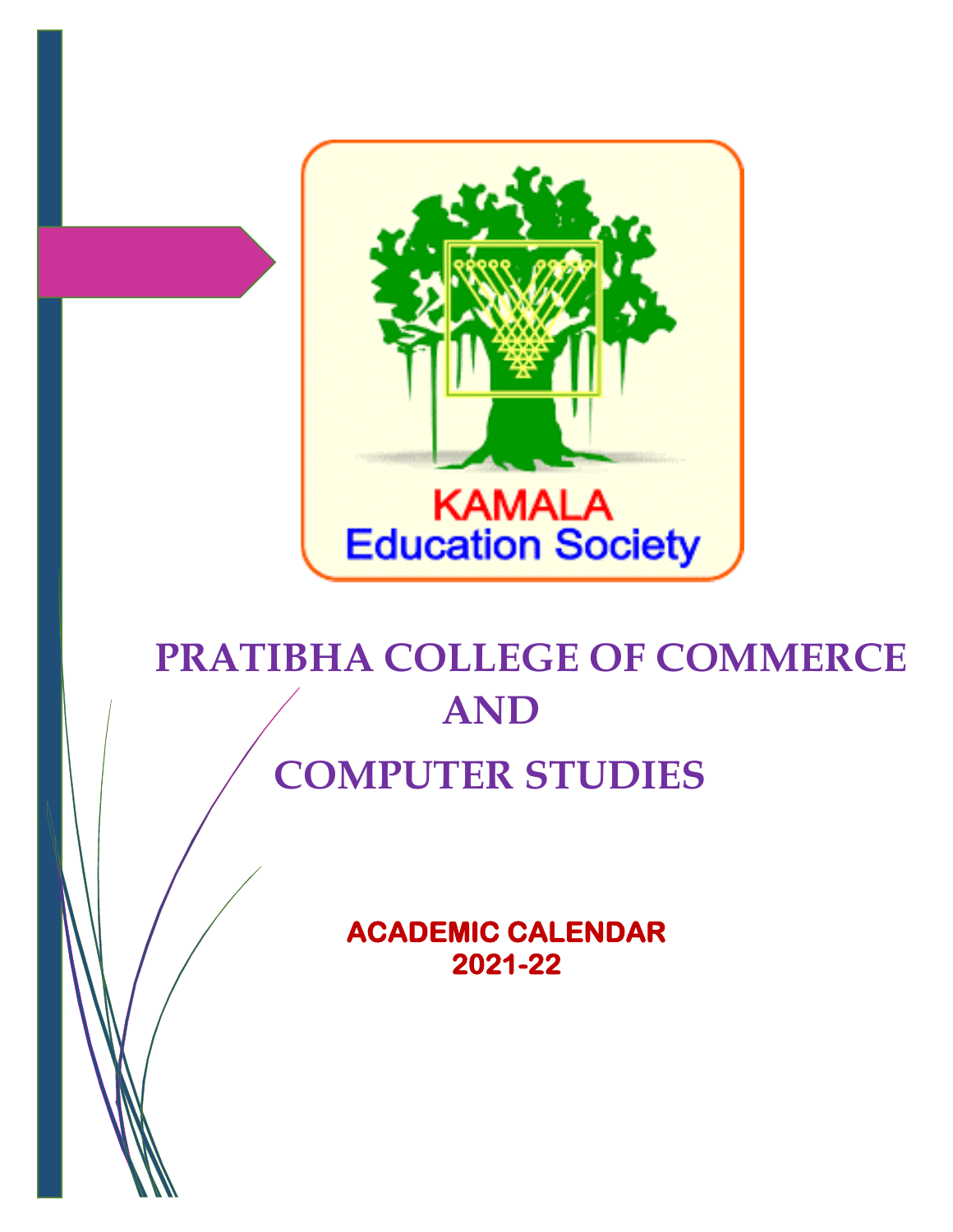| <b>Month</b> | <b>Activities</b>                                                                                                                                                                                                                                                                                                                                                                                                                           | <b>Name of</b><br><b>Coordinator</b>                                             |
|--------------|---------------------------------------------------------------------------------------------------------------------------------------------------------------------------------------------------------------------------------------------------------------------------------------------------------------------------------------------------------------------------------------------------------------------------------------------|----------------------------------------------------------------------------------|
|              |                                                                                                                                                                                                                                                                                                                                                                                                                                             |                                                                                  |
|              | June and July 2021-22<br>14th June 2021-22 - Academic year<br>admissions began<br>Admission process with team members'<br>active participation began with preparation<br>of flex, safety and security measures in<br>pandemics condition.<br>Offline and online enquiries for<br>admissions in June 2021-22 were around<br>100<br>For the same to take care, the office staff<br>and the admission committe members<br>proved a helful hand | Rasika Patil<br><b>ADMISSIONS</b>                                                |
| <b>JULY</b>  | Earn and Learn students - for ERP training<br>and admission related work<br>Accordingly, the enquiry duties will be<br>alloted, the Labs will be updated with back<br>up and good connectivity of internet will<br>be looked into                                                                                                                                                                                                           |                                                                                  |
|              | FDP for Non-teaching staff on MS-office<br>Software                                                                                                                                                                                                                                                                                                                                                                                         | <b>Sonal Benare</b>                                                              |
|              | <b>Staff Meeting</b>                                                                                                                                                                                                                                                                                                                                                                                                                        | <b>Sonal Benare</b>                                                              |
|              | Guest lecture for FYBSc-CS students<br>Experiential learning event<br>Guest lecture for FYBSc-CS students                                                                                                                                                                                                                                                                                                                                   | Dr. Jayashree Muley                                                              |
|              | Criteria wise follow up<br>Departmental presentation                                                                                                                                                                                                                                                                                                                                                                                        | Dr. Jayashree Muley                                                              |
|              | 7th International Yoga Day(21 June)                                                                                                                                                                                                                                                                                                                                                                                                         | <b>Physical Education</b><br>and Sports<br>Department,<br>Dr. Anand B.<br>Lunkad |
|              | Guest Session on "Role of Incubation Cell"<br>in Students Development".(19 June)<br><b>Innovation Cell</b>                                                                                                                                                                                                                                                                                                                                  | Hanumanta Koli                                                                   |
|              | Activity on Zero shadow day-conducted by<br>Science association (Vivek Vahini)<br>committee                                                                                                                                                                                                                                                                                                                                                 | Dr. Nisha Choudhari                                                              |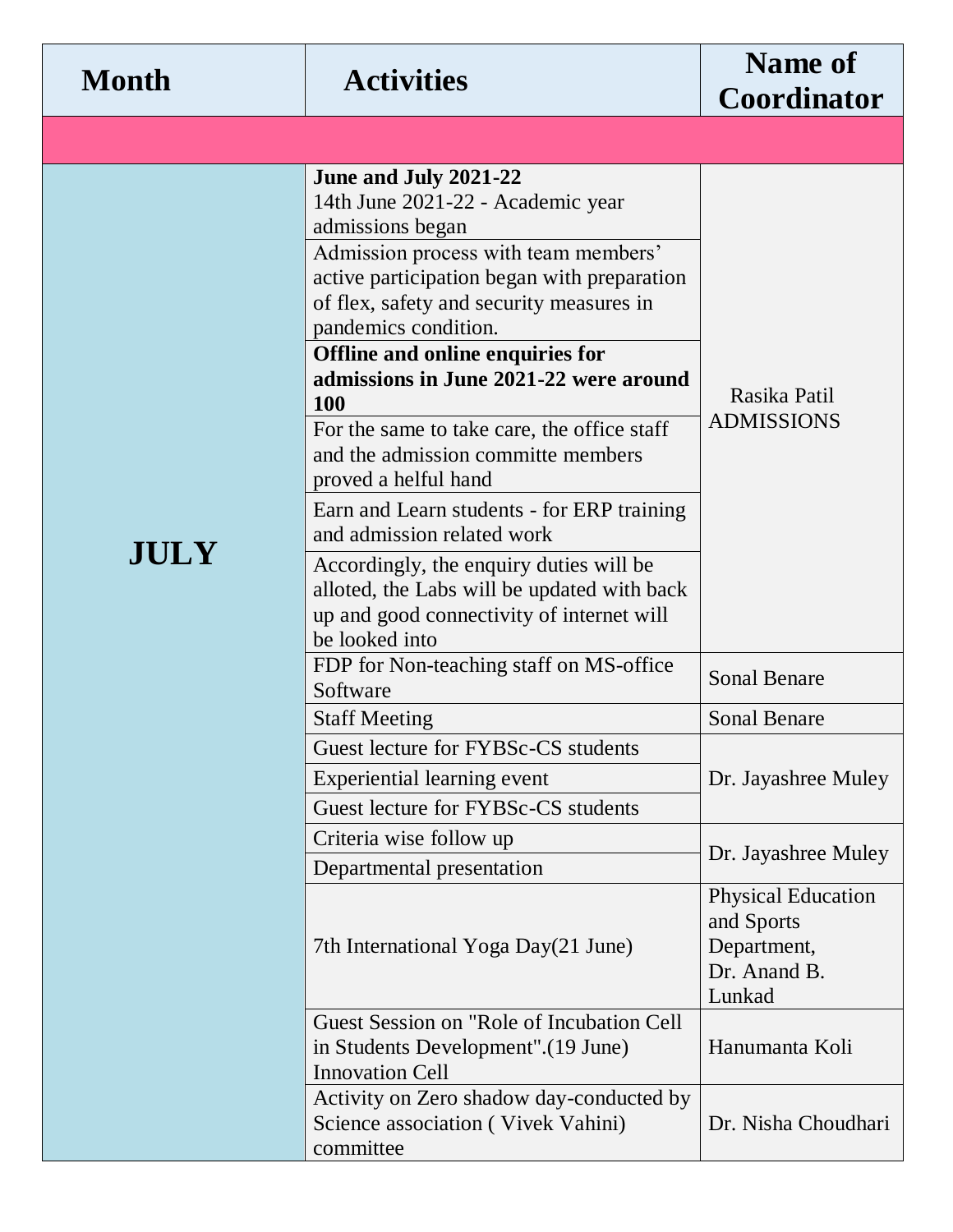|             | <b>MOU Signing with Sandip Incubator</b><br><b>Nashik -Incubation Cell</b>                                                                                                                                                                                                                                                                                                                                                                                                                                             | Hanumanta Koli                                    |
|-------------|------------------------------------------------------------------------------------------------------------------------------------------------------------------------------------------------------------------------------------------------------------------------------------------------------------------------------------------------------------------------------------------------------------------------------------------------------------------------------------------------------------------------|---------------------------------------------------|
|             | MOU Signing with SIBIC Kolhapur-<br><b>Incubation Cell</b>                                                                                                                                                                                                                                                                                                                                                                                                                                                             | Hanumanta Koli                                    |
|             | 5 June - World Enviornment Day Online<br>Quiz                                                                                                                                                                                                                                                                                                                                                                                                                                                                          | Aparna Korde                                      |
|             | 26th July Kargil Vijay diwas                                                                                                                                                                                                                                                                                                                                                                                                                                                                                           | <b>Arvind Borge</b>                               |
|             | Website updation, online admissions and<br>news                                                                                                                                                                                                                                                                                                                                                                                                                                                                        | Nilambari Kale                                    |
|             | Guidance, awareness about curiculum and<br>placement activities conducted by our<br>college to parents and Invitation to join<br>Parents group                                                                                                                                                                                                                                                                                                                                                                         | Mrs. Sarika Jadhav                                |
| <b>JULY</b> | Celebration of '5 June- World<br>Environment Day- Online Quiz'<br>Celebration of Day of Reading held on<br>19th June.<br>Collection of Reference and Text book<br>requirement from faculties by authorized<br>notice.<br>Displayed daily 'Thoughts of the Day'<br>Display Employment News and also<br>provided CAS-SDI Services to researcher.<br>Weeding out of the outdated books<br>processed.<br>Library Suggestion Box and check out<br>Library Suggestion Register opened.<br>Registered for NDL Club and has to | Meena Dongare                                     |
|             | carry out NDL awareness program<br>Quiz on world Population day -<br>Department of Home Science                                                                                                                                                                                                                                                                                                                                                                                                                        | Tulika Chatterjee                                 |
|             | 9 July 2021 - Mr & Ms Vanijyam<br>Intercollegiate Competition 2021                                                                                                                                                                                                                                                                                                                                                                                                                                                     | Mr Dinesh Lahori<br>& Commerce<br>department team |
|             | Alumni Association- on 24th July,<br>2021, The Knowledge Impart Programme<br>by Miss Sayali Sulke, Infosys Pvt.<br>Ltd.Pune Shared her knowledge on "How<br>to prepare ourselves for IT industry"                                                                                                                                                                                                                                                                                                                      | Mrs. Dipali L.<br>Mahajan                         |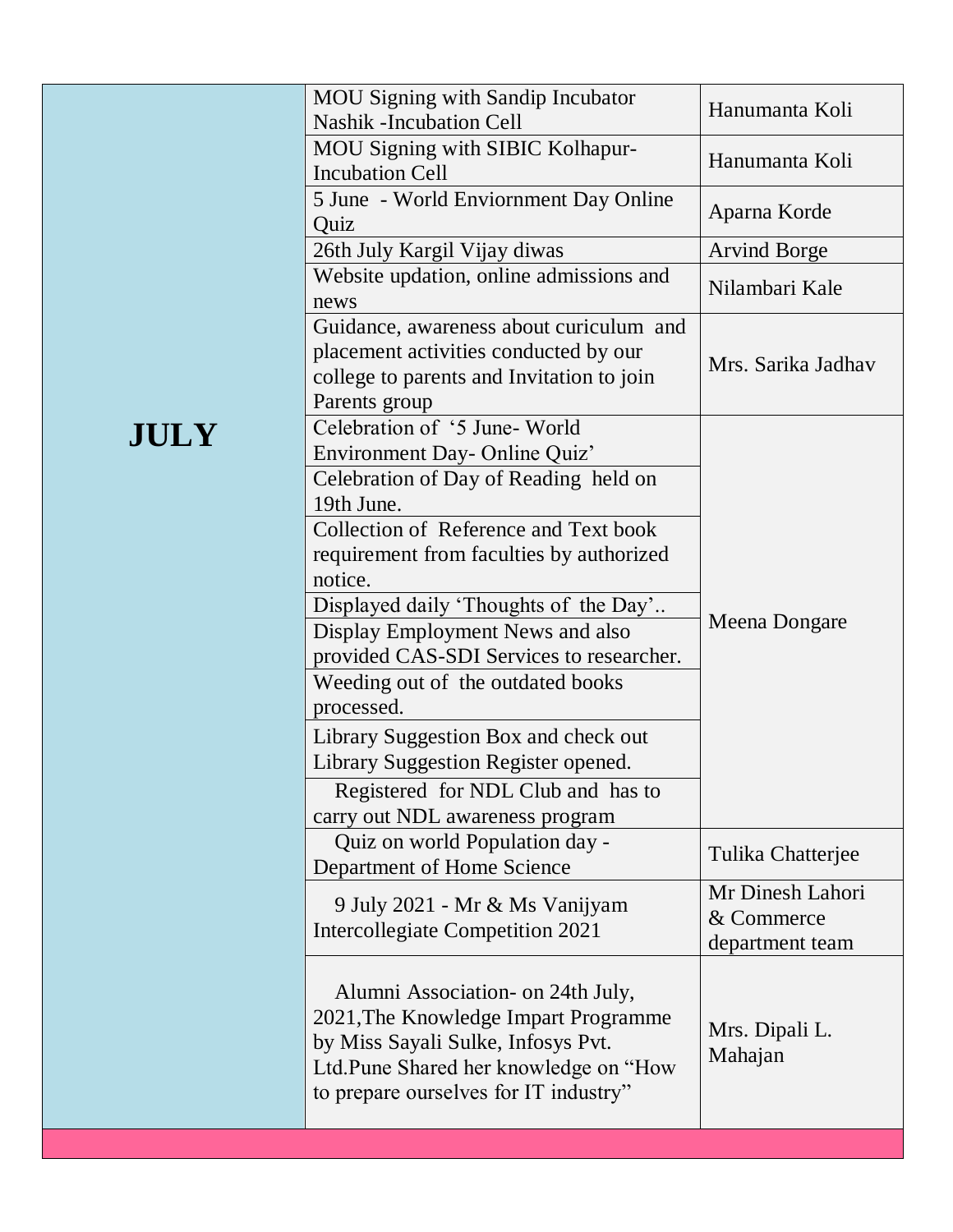|               | Independence Day Quiz - Department of<br><b>Statistics</b>                                                                                                                                                                                                                                                             | Dr. Jayashree Muley                   |
|---------------|------------------------------------------------------------------------------------------------------------------------------------------------------------------------------------------------------------------------------------------------------------------------------------------------------------------------|---------------------------------------|
|               | <b>Import Export Guest Session for BBA IB</b><br><b>Students</b>                                                                                                                                                                                                                                                       | Hanumanta Koli                        |
|               | <b>Incubation Guest Session</b>                                                                                                                                                                                                                                                                                        | Hanumanta Koli                        |
|               | Patriotic Singing Competition- Cultural<br>committee                                                                                                                                                                                                                                                                   | Tulika Chatterjee                     |
|               | <b>NSS Advisory Meeting</b>                                                                                                                                                                                                                                                                                            | Arvind Borge.<br>Navya Dandwani       |
|               | Orientation of students for NSS                                                                                                                                                                                                                                                                                        | <b>Arvind Borge</b><br>Navya Dandwani |
|               | Guest Lecture on importance of Soft Skill                                                                                                                                                                                                                                                                              | <b>Rushikesh Chikane</b>              |
| <b>AUGUST</b> | Guest Lecture on Awernes of Anti Sexual<br>Harassment - Anti Sexual Harssament<br>committee                                                                                                                                                                                                                            | Padmavati Patil                       |
|               | Admissions - Online and Offline and<br>guidelines for online payment<br>Website - https://pcccs.org.in/                                                                                                                                                                                                                |                                       |
|               | Telegram Link and MS TEAMS -<br>verification                                                                                                                                                                                                                                                                           |                                       |
|               | Faculty members - enquiry duties - with 3<br>slots and 2 teachers in each slot (dept wise<br>duty)                                                                                                                                                                                                                     |                                       |
|               | Admissions update -<br><b>Telegram Link -</b><br>https://t.me/joinchat/AAAAAFS80sUoD<br>puK3wownA                                                                                                                                                                                                                      | Rasika Patil<br><b>ADMISSIONS</b>     |
|               | IT support and Contact<br>i) MS TEAMS ID - Mr Bhushan Patil<br>ii) Online fee queries - Nilambari Madam<br>and Mangesh Mandhare<br>iii) Scholarship enquiry - Ms Shruti Shinde<br>iv) Admission updates - Ms Gouri Zalkikar<br>v) Admission fees offline - Mr Ranjeet<br>Shah<br>vi) Exam and Eligibility - Mr Shivaji |                                       |
|               | <b>Chavan - 9970210153</b><br>vii) ERP - guidelines to students                                                                                                                                                                                                                                                        |                                       |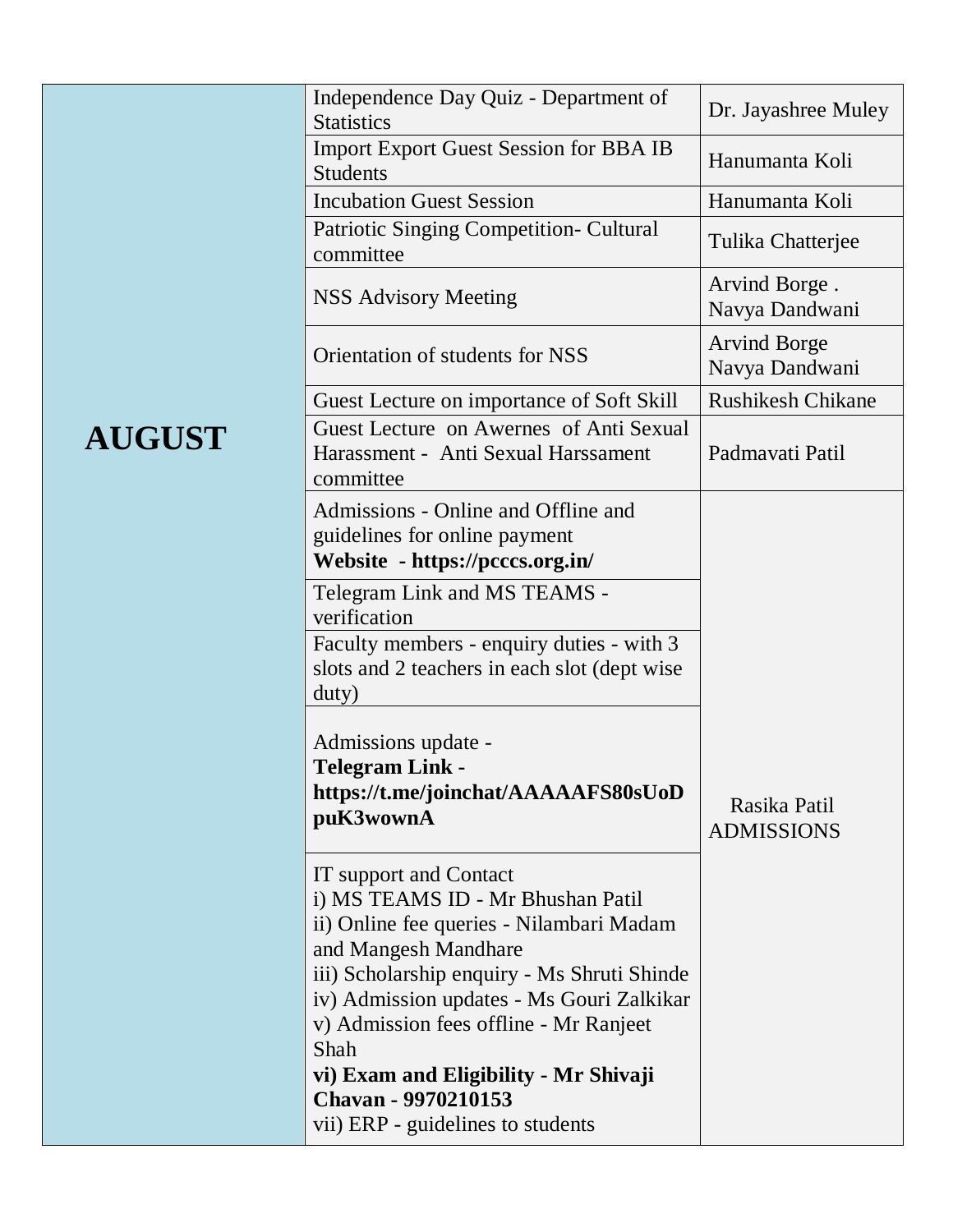|                  | Website updation, online admissions<br>and news                                                                                                                                                                                        | Nilambari Kale                                                                       |
|------------------|----------------------------------------------------------------------------------------------------------------------------------------------------------------------------------------------------------------------------------------|--------------------------------------------------------------------------------------|
|                  | <b>Guest Lecture on "Solid Waste"</b><br>Management" with 4 Training session                                                                                                                                                           | Aparna Korde                                                                         |
|                  | FIT India Freedom Run 2.0                                                                                                                                                                                                              | Gymkhana Dept.<br>Dr Anand Lunkad                                                    |
|                  | Heritage Walk                                                                                                                                                                                                                          | <b>Sonal Benare</b>                                                                  |
| <b>AUGUST</b>    | <b>Independence Day Program</b>                                                                                                                                                                                                        | Gymkhana Dept.<br>Dr Anand Lunkad                                                    |
|                  | As per the guidelines of th SPPU, FY<br>backlog examinations & SYBSC (HS)<br>examinations                                                                                                                                              | Dr. Shruti Ganpule,<br>Examination<br>committee                                      |
|                  | As per University guidelines, proposals<br>for national and state level seminars will<br>be finalized as per the decision of<br>management and will be submitted by<br>concerned departments (As per the status<br>of Covid Pandemic). | Dr. Minal Bhandari.<br>Coordinator,<br>Planning and<br>Development and<br><b>UGC</b> |
|                  | Planned and according to that allocated<br>conference/ seminar/ workshop to all<br>Departments to organize in this academic<br>year                                                                                                    | Correspondence<br>Committee                                                          |
|                  |                                                                                                                                                                                                                                        |                                                                                      |
|                  | Teacher's Day Quiz - Department of<br><b>Statistics</b>                                                                                                                                                                                | Dr. Jayashree Muley                                                                  |
|                  | Fitness Awareness Campaign (Fit India<br>Freedom Run)                                                                                                                                                                                  | <b>Physical Education</b><br>and Sports<br>Department,<br>Dr. Anand B.<br>Lunkad     |
| <b>SEPTEMBER</b> | Quiz on nutrition week                                                                                                                                                                                                                 | Deaprtment of Home<br>Science                                                        |
|                  | Teacher's Day Celebration- Color day                                                                                                                                                                                                   | Sonal Benare                                                                         |
|                  | Teacher's Day Celebration- Cultural<br>committee                                                                                                                                                                                       | Tulika Chatterjee                                                                    |
|                  | Guidance, awareness about curriculum and<br>placement activities conducted by our<br>college to parents and Invitation to join<br>Parents group                                                                                        | Sarika Jadhav                                                                        |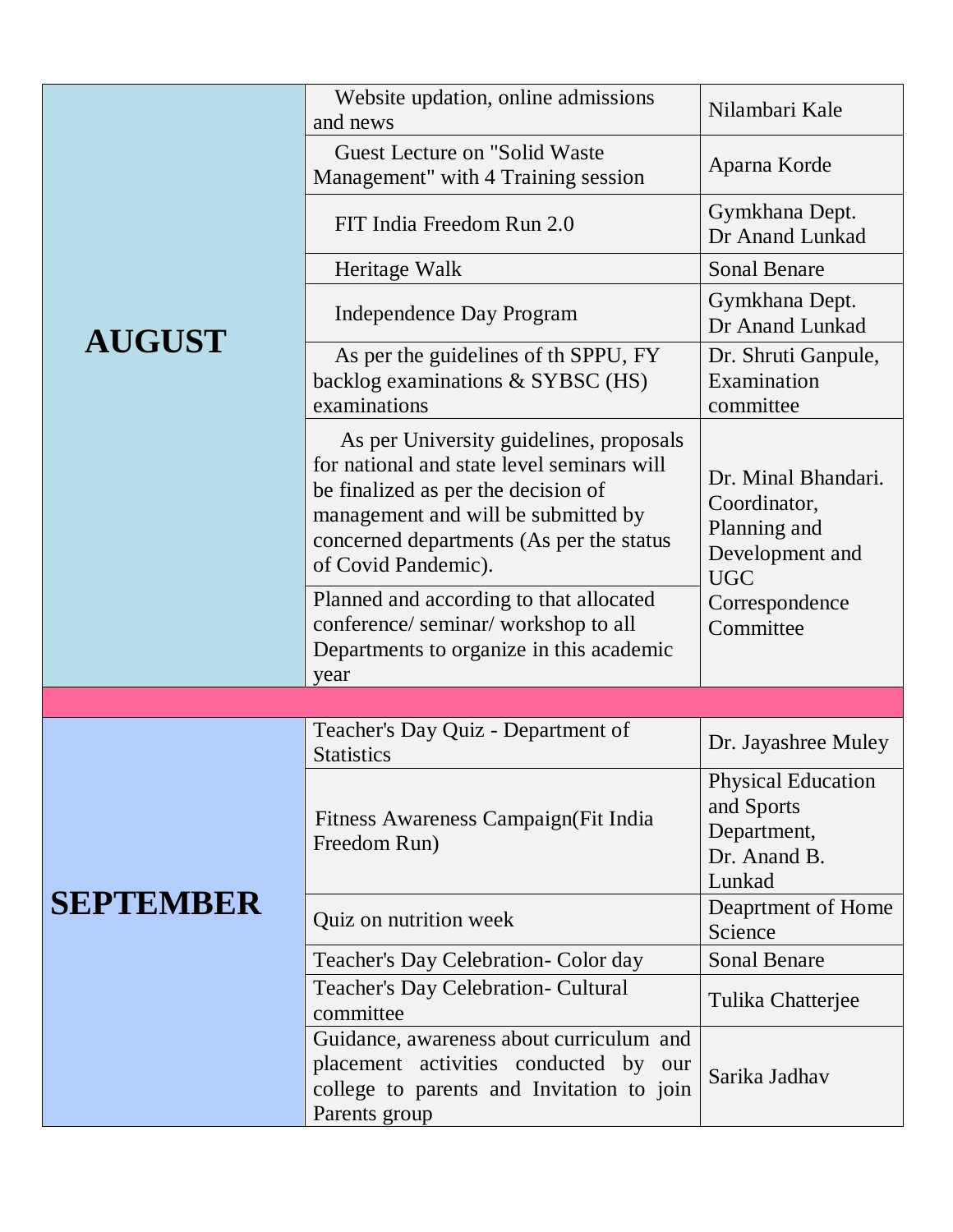|                  | As per University guidelines, proposals for<br>YashwantRao Chavan Lecture series and<br>Dr. Babasaheb Jaykar lecture series will be<br>send to University -Bahishal Committee                                                                                                 |                                   |
|------------------|-------------------------------------------------------------------------------------------------------------------------------------------------------------------------------------------------------------------------------------------------------------------------------|-----------------------------------|
|                  | As per University guidelines, proposals for<br>YashwantRao Chavan Lecture series and<br>Dr. Babasaheb Jaykar lecture series will be<br>send to University -Bahishal Committee                                                                                                 | Charushila Patil                  |
|                  | <b>NSS Regular Activity-Tree Plantation</b>                                                                                                                                                                                                                                   | Arvind Borge.<br>Navya Dandwani   |
|                  | 24th September Celebration of NSS day                                                                                                                                                                                                                                         | Arvind Borge.<br>Navya Dandwani   |
|                  | <b>Poster Presentation on Gender</b><br>sensitization - gender sensitization<br>committee                                                                                                                                                                                     | Padamavati Patil                  |
|                  | Admissions - Online and Offline and<br>guidelines for online payment<br>Website - https://pcccs.org.in/                                                                                                                                                                       |                                   |
| <b>SEPTEMBER</b> | Telegram Link and MS TEAMS -<br>verification                                                                                                                                                                                                                                  |                                   |
|                  | Faculty members - enquiry duties - with 3<br>slots and 2 teachers in each slot (dept. wise<br>duty)                                                                                                                                                                           |                                   |
|                  | Admissions update -<br><b>Telegram Link -</b><br>https://t.me/joinchat/AAAAAFS80sUoD<br>puK3wownA                                                                                                                                                                             | Rasika Patil<br><b>ADMISSIONS</b> |
|                  | <b>ERP - FORM FILLING guidelines - as</b><br>its the database for 3 years record                                                                                                                                                                                              |                                   |
|                  | IT support and Contact<br>i) MS TEAMS ID - Mr Bhushan Patil<br>ii) Online fee queries - Nilambari Madam<br>and Mangesh Mandhare<br>iii) Scholarship enquiry - Ms Shruti Shinde<br>iv) Admission updates - Ms Gouri Zalkikar<br>v) Admission fees offline - Mr Ranjeet<br>Shah |                                   |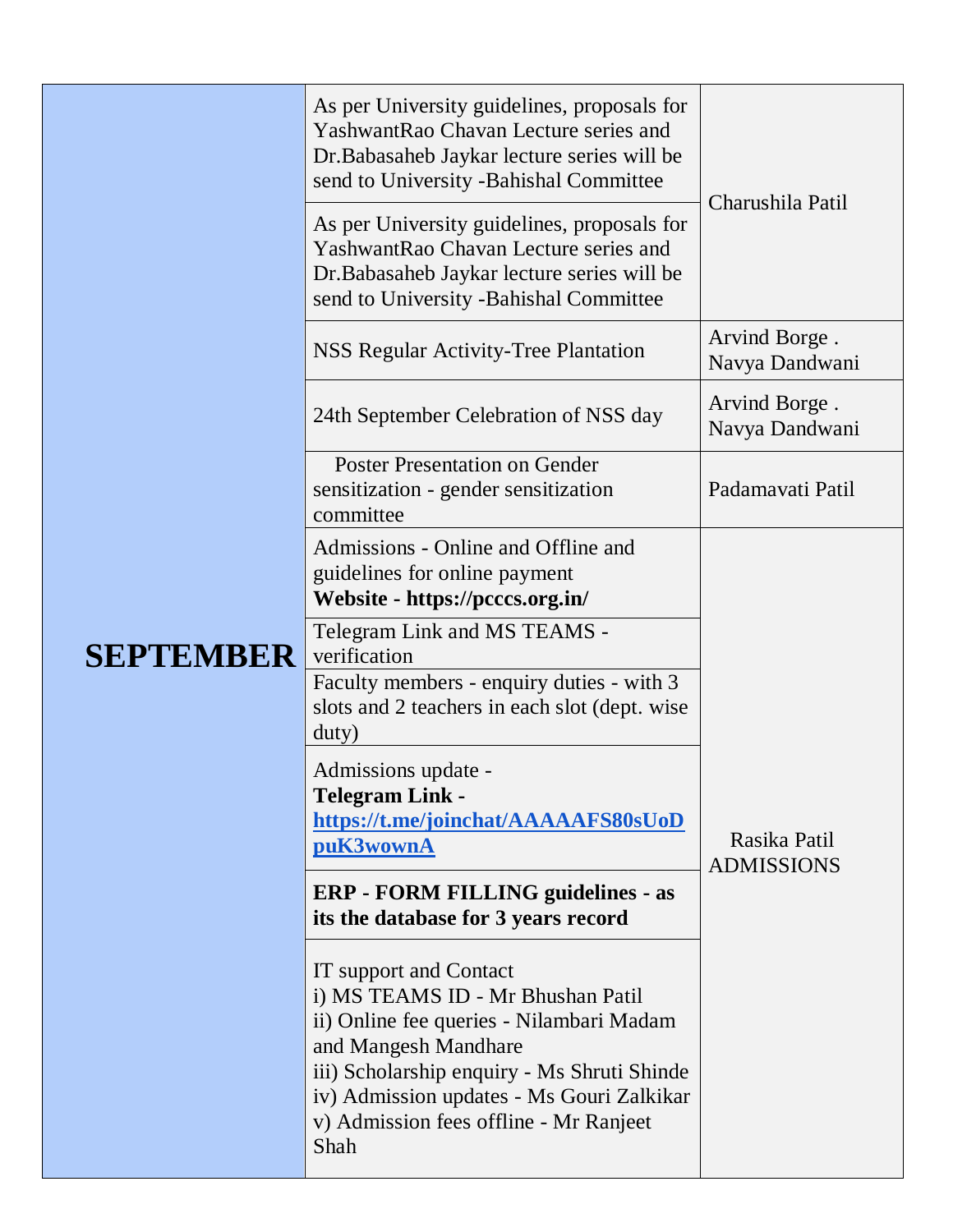|                  | vi) Exam and Eligibility - Mr Shivaji<br>Chavan - 9970210153                                                                                               |                                                                                                                     |
|------------------|------------------------------------------------------------------------------------------------------------------------------------------------------------|---------------------------------------------------------------------------------------------------------------------|
|                  | Website updation, online admissions and<br>news                                                                                                            | Nilambari Kale                                                                                                      |
|                  | Internal Evaluation Test I $&$ II (in<br>consistent with the SPPU guidelines)                                                                              | Dr. Shruti Ganpule<br>(CEO)Examination<br>Committee                                                                 |
|                  | Knowledge Impartment Program Depart.<br>wise (4 lectures)                                                                                                  | Dipali L. Mahajan                                                                                                   |
| <b>SEPTEMBER</b> | As per planning received proposals for<br>workshop/seminar from all departments<br>and the preparation by concerned<br>workshop coordinator is in process. | Dr. Minal Bhandari.<br>Coordinator,<br>Planning and<br>Development and<br><b>UGC</b><br>Correspondence<br>Committee |
|                  | <b>Orientation Program BBA(CA)</b><br>Department (SY and TY)                                                                                               |                                                                                                                     |
|                  | <b>Orientation Program BCA(Science)</b><br>Department (SY and TY)                                                                                          | Suvarna Gogate                                                                                                      |
|                  | <b>QIP State Level Webinar BCA(Science)</b><br>Bridge Course BBA(CA) Department (FY)<br>Bridge Course BCA(Science) Department<br>(FY)                      |                                                                                                                     |
|                  | Guidance, awareness about curiculum and<br>placement activities conducted by our<br>college to parents and Invitation to join<br>Parents group             | Mrs. Sarika Jadhav                                                                                                  |
|                  | Quiz on Research Journals and Impact<br>Factor -                                                                                                           | Dr. Yogesh Jorapur,<br><b>Research Committee</b>                                                                    |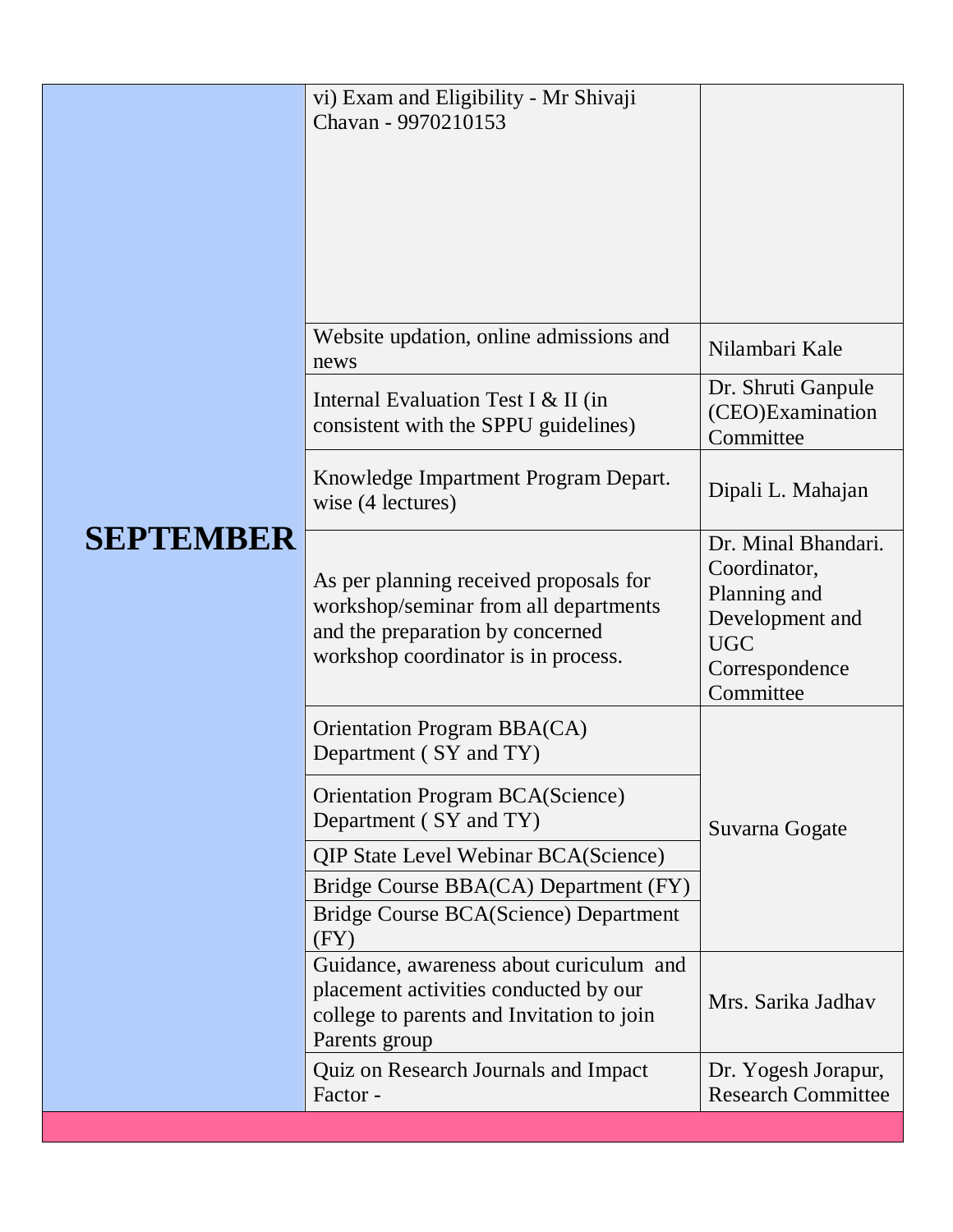| Second and Third year admissions -<br>guidelines - with results | <b>OCTOBER</b> | Admissions - Online and Offline and<br>guidelines for online payment<br>Website - https://pcccs.org.in/<br>Telegram Link and MS TEAMS -<br>verification<br>Faculty members - enquiry duties - with 3<br>slots and 2 teachers in each slot (dept wise<br>duty)<br><b>Admissions update -</b><br><b>Telegram Link -</b><br>https://t.me/joinchat/AAAAAFS80sUoD<br>puK3wownA<br><b>ERP</b> - compulsory to be filled for 3<br>years record<br>IT support and Contact<br>i) MS TEAMS ID - Mr Bhushan Patil<br>ii) Online fee queries - Nilambari Madam<br>and Mangesh Mandhare<br>iii) Scholarship enquiry - Ms Shruti Shinde<br>iv) Admission updates - Ms Gouri Zalkikar<br>v) Admission fees offline - Mr Ranjeet<br>Shah<br>vi) Exam and Eligibility - Mr Shivaji<br>Chavan - 9970210153 | Rasika Patil<br><b>ADMISSIONS</b> |
|-----------------------------------------------------------------|----------------|------------------------------------------------------------------------------------------------------------------------------------------------------------------------------------------------------------------------------------------------------------------------------------------------------------------------------------------------------------------------------------------------------------------------------------------------------------------------------------------------------------------------------------------------------------------------------------------------------------------------------------------------------------------------------------------------------------------------------------------------------------------------------------------|-----------------------------------|
|                                                                 |                |                                                                                                                                                                                                                                                                                                                                                                                                                                                                                                                                                                                                                                                                                                                                                                                          |                                   |
|                                                                 |                | QIP State Level Webinar BBA(CA)<br>As per University guidelines,<br>YashwantRao Chavan Lecture series and<br>Dr.Babasaheb Jaykar lecture series -<br><b>Bahishal Committe</b>                                                                                                                                                                                                                                                                                                                                                                                                                                                                                                                                                                                                            | AsstCharushila<br>Patil           |
|                                                                 |                | <b>NSS Regular Activity</b>                                                                                                                                                                                                                                                                                                                                                                                                                                                                                                                                                                                                                                                                                                                                                              | Arvind Borge.                     |
| Navya Dandwani                                                  |                | Special Guidance lectures for toppers of<br>Aptitude test                                                                                                                                                                                                                                                                                                                                                                                                                                                                                                                                                                                                                                                                                                                                | <b>Rushikesh Chikane</b>          |
|                                                                 |                | Cultural activity                                                                                                                                                                                                                                                                                                                                                                                                                                                                                                                                                                                                                                                                                                                                                                        | Tulika Chatterjee                 |
|                                                                 |                | State level webinar on 'The Role of home<br>science in the development of community<br>and nation."                                                                                                                                                                                                                                                                                                                                                                                                                                                                                                                                                                                                                                                                                      | Tulika Chatterjee                 |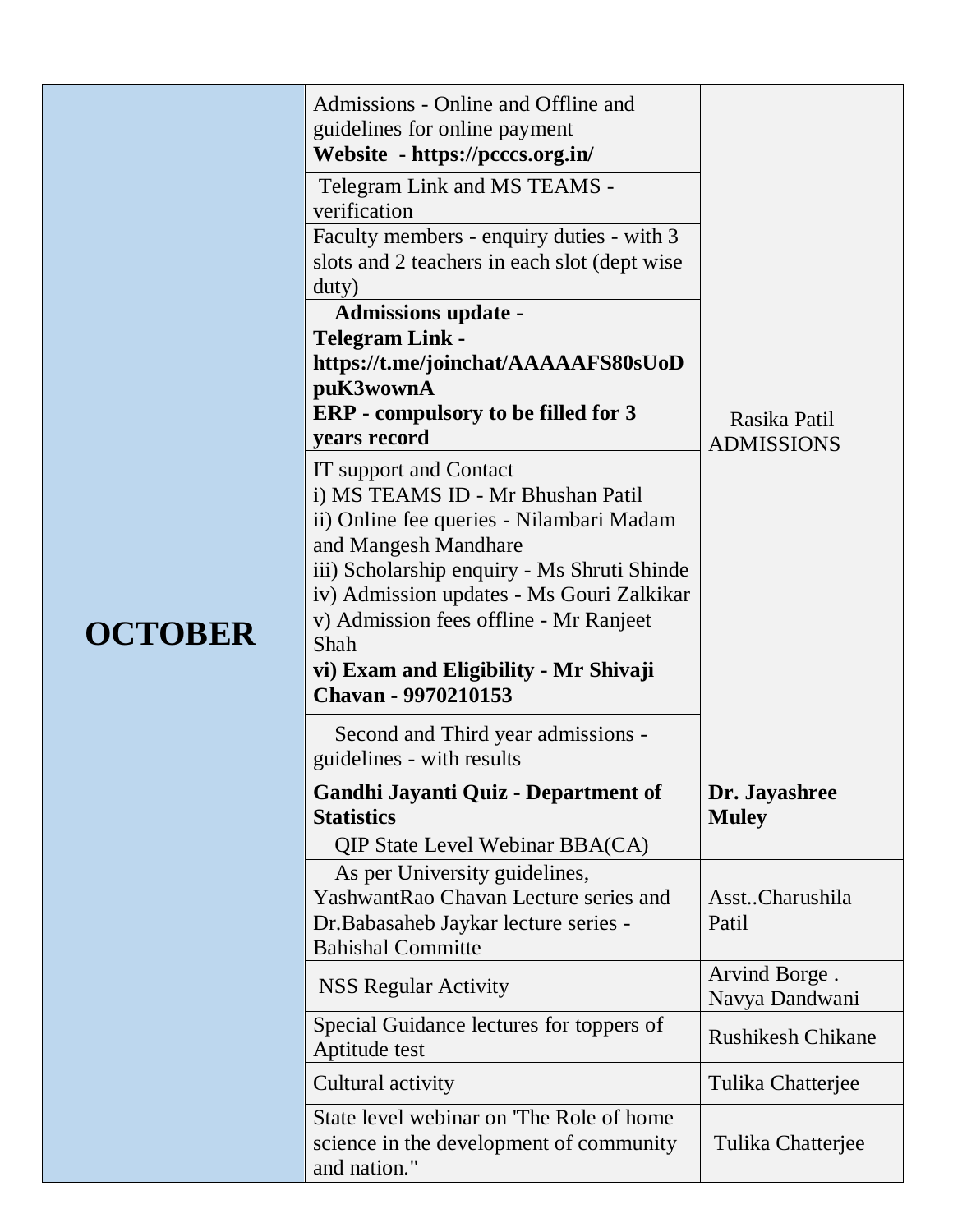|                | Website updation and news                                                                                | Nilambari Kale                                                                      |
|----------------|----------------------------------------------------------------------------------------------------------|-------------------------------------------------------------------------------------|
|                | <b>Wall Painting Competition on</b><br><b>Envirnmental</b> issues                                        | Aparna Korde                                                                        |
|                | FDP for Staff Members                                                                                    | <b>Sonal Benare</b>                                                                 |
|                | Internal Evaluation Test III & IV (in<br>consistent with the SPPU guidelines) for<br>odd semesters       | Dr. Shruti Ganpule,<br>Examination<br>Committee                                     |
|                | Knowledge ImpartmentProgram<br>Departwise (4 lectures)                                                   | Dipali L. Mahajan                                                                   |
|                | Alumni Meet 1 (Postponed)                                                                                | Dipali L. Mahajan                                                                   |
| <b>OCTOBER</b> | Publication of Deep Pratibha 2019-20                                                                     | Anuradha Ghodke                                                                     |
|                | Street Play / Webinar on "Cyber<br>Awareness"                                                            | Sarika Jadhav                                                                       |
|                | Guest Lecture 1 BBA(CA) Department<br>Guest Lecture 1 BCA(Science)<br>Department                         | Supriya Gaikwad                                                                     |
|                | Club Activity BBA(CA) Department<br>Club Activity BCA(Science) Department                                |                                                                                     |
|                | Virtual tour for various department by<br>industrial tour and excursion committee                        | Neeta Gatkal                                                                        |
|                | Guest Lecture Series (Workshop) on<br>Research & Innovation: A Pathway to<br><b>Success</b>              | Oct. 12-16, Dr.<br>Yogesh Jorapur,                                                  |
|                | State Level Seminar - Faculty of Arts and<br><b>Humanities</b>                                           | <b>Research Committee</b>                                                           |
|                | <b>Mental Health Awareness Programme -</b><br>Faculty of Arts and Humanities -<br><b>Psychology Dept</b> | 18 Oct 2021 -<br><b>Importance of Arts</b><br>and Humanities in<br>present scenario |
|                | Hindi Diwas - Celebration - Faculty of<br>Arts and Humanities - Hindi Dept                               | 11 Oct 2021 - BA<br>students                                                        |
|                |                                                                                                          |                                                                                     |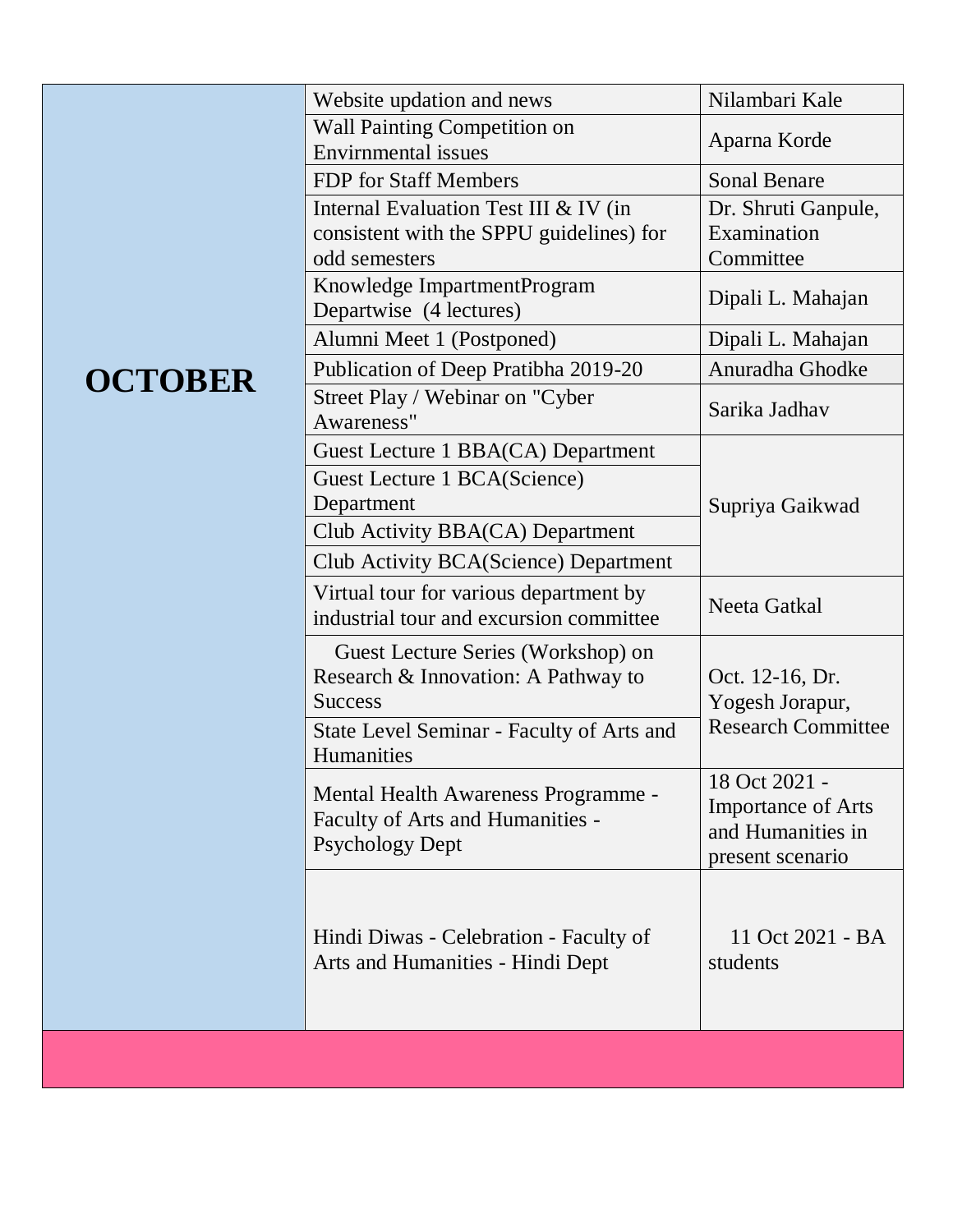|                 | Admissions - Online and Offline and<br>guidelines for online payment<br>Website - https://pcccs.org.in/                                                                                                                                                                                                                                              | 28 Sept 2021 -<br>Dr Ravindra Nirgude                |
|-----------------|------------------------------------------------------------------------------------------------------------------------------------------------------------------------------------------------------------------------------------------------------------------------------------------------------------------------------------------------------|------------------------------------------------------|
|                 | Telegram Link and MS TEAMS -<br>verification<br>Faculty members - enquiry duties - with 3<br>slots and 2 teachers in each slot (dept wise<br>$_{\text{duty}}$                                                                                                                                                                                        |                                                      |
| <b>NOVEMBER</b> | <b>Admissions update -</b><br><b>Telegram Link -</b><br>https://t.me/joinchat/AAAAAFS80sUoD<br>puK3wownA<br><b>ERP</b> - compulsory to be filled for 3<br>years record                                                                                                                                                                               |                                                      |
|                 | IT support and Contact<br>i) MS TEAMS ID - Mr Bhushan Patil<br>ii) Online fee queries - Nilambari Madam<br>and Mangesh Mandhare<br>iii) Scholarship enquiry - Ms Shruti Shinde<br>iv) Admission updates - Ms Gouri Zalkikar<br>v) Admission fees offline - Mr Ranjeet<br>Shah<br>vi) Exam and Eligibility - Mr Shivaji<br><b>Chavan - 9970210153</b> | Rasika Patil<br><b>ADMISSIONS</b>                    |
|                 | Second and Third year admissions -<br>guidelines - with results                                                                                                                                                                                                                                                                                      |                                                      |
|                 | <b>Induction Programme - all FY students</b>                                                                                                                                                                                                                                                                                                         |                                                      |
|                 | Welcome of $\underline{F.Y.BA}$ students - College<br>tour for NAAC                                                                                                                                                                                                                                                                                  | 19th Oct 2021 -<br><b>PCCCS</b>                      |
|                 | Webinar on Cyber Shield by Students<br><b>Development Committee</b>                                                                                                                                                                                                                                                                                  | 20th Oct 2021 -<br>Faculty of Arts and<br>Humanities |
|                 | <b>Feedback Collection From Students</b><br>regarding Teachers, Course,<br>College(Sem1)                                                                                                                                                                                                                                                             | Tripti Mahabare                                      |
|                 | Electronics project competition for<br><b>Environmental issues</b>                                                                                                                                                                                                                                                                                   | Aparna Korde                                         |
|                 | Ø NSS Regular Activity                                                                                                                                                                                                                                                                                                                               | <b>Arvind Borge</b><br>Navya Dandwani                |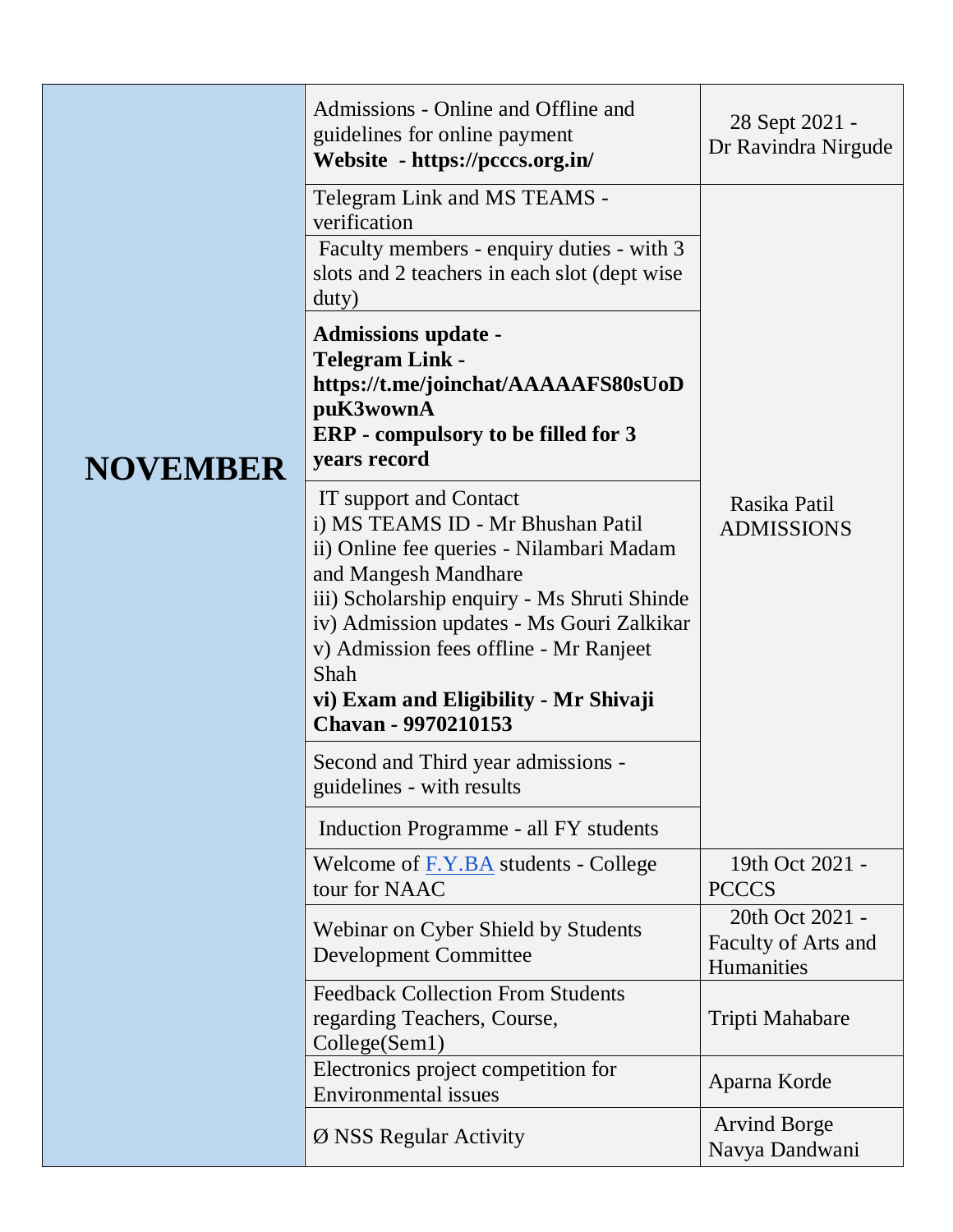|                 | Ø NSS Advisory Meeting-II                                                                   | <b>Arvind Borge</b><br>Navya Dandwani |
|-----------------|---------------------------------------------------------------------------------------------|---------------------------------------|
|                 | Cultural activity                                                                           | Tulika chatterjee                     |
|                 | Gender Equity Activity or Guest Lecture -<br>Gender sensitization Committee                 | AsstPadmavati<br>Patil                |
|                 | Website updation and news                                                                   | Nilambari Kale                        |
|                 | Guest lecture for non teaching staff                                                        | <b>Sonal Benare</b>                   |
|                 | $\emptyset$ Cancer Awareness Day(7th Nov)                                                   |                                       |
|                 | $\varnothing$ 2 Guest Lecture                                                               |                                       |
|                 | Knowledge Impartment Program<br>Departwise (2 lectures)                                     | Dipali L. Mahajan                     |
| <b>NOVEMBER</b> | Deep Pratibha 2020-21 Theme decided<br>Atma Nirbhar Bharat                                  | Asst Anuradha<br>Ghodke               |
|                 | Guest Lecture 1 BBA(CA) Department                                                          |                                       |
|                 | Guest Lecture 1 BCA(Science)<br>Department                                                  | AsstAnuradha<br>Ghodke                |
|                 | Club Activity BBA(CA) Department                                                            |                                       |
|                 | <b>Club Activity BCA(Science) Department</b>                                                |                                       |
|                 | Guest Lecture on any topic related to<br>environmental issues                               | Aparna Korde                          |
|                 | As per University guidelines, one day need<br>based program(workshop)-Bahishal<br>Committee | AsstCharushila<br>Patil               |
|                 |                                                                                             |                                       |
|                 | <b>NSS</b> Special Camp Activity                                                            | Arvind Borge.<br>Navya Dandwani       |
|                 | Cultural activity                                                                           | Tulika Chatterjee                     |
| <b>DECEMBER</b> | Collegiate Competitions (Technophilia<br>Fest 2021-2022)                                    | Giridhar Gundre                       |
|                 | Website updation and news                                                                   | Nilambari Kale                        |
|                 | <b>SPARK-</b> Faculty Enrichment program                                                    | <b>Sonal Benare</b>                   |
|                 | Street Play / Webinar on "Cyber<br>Awareness"                                               | Sarika Jadhav                         |
|                 | Lecture on Immunity Health Committee                                                        | Suvarna Gogate                        |
|                 | <b>Management club Competitions</b>                                                         |                                       |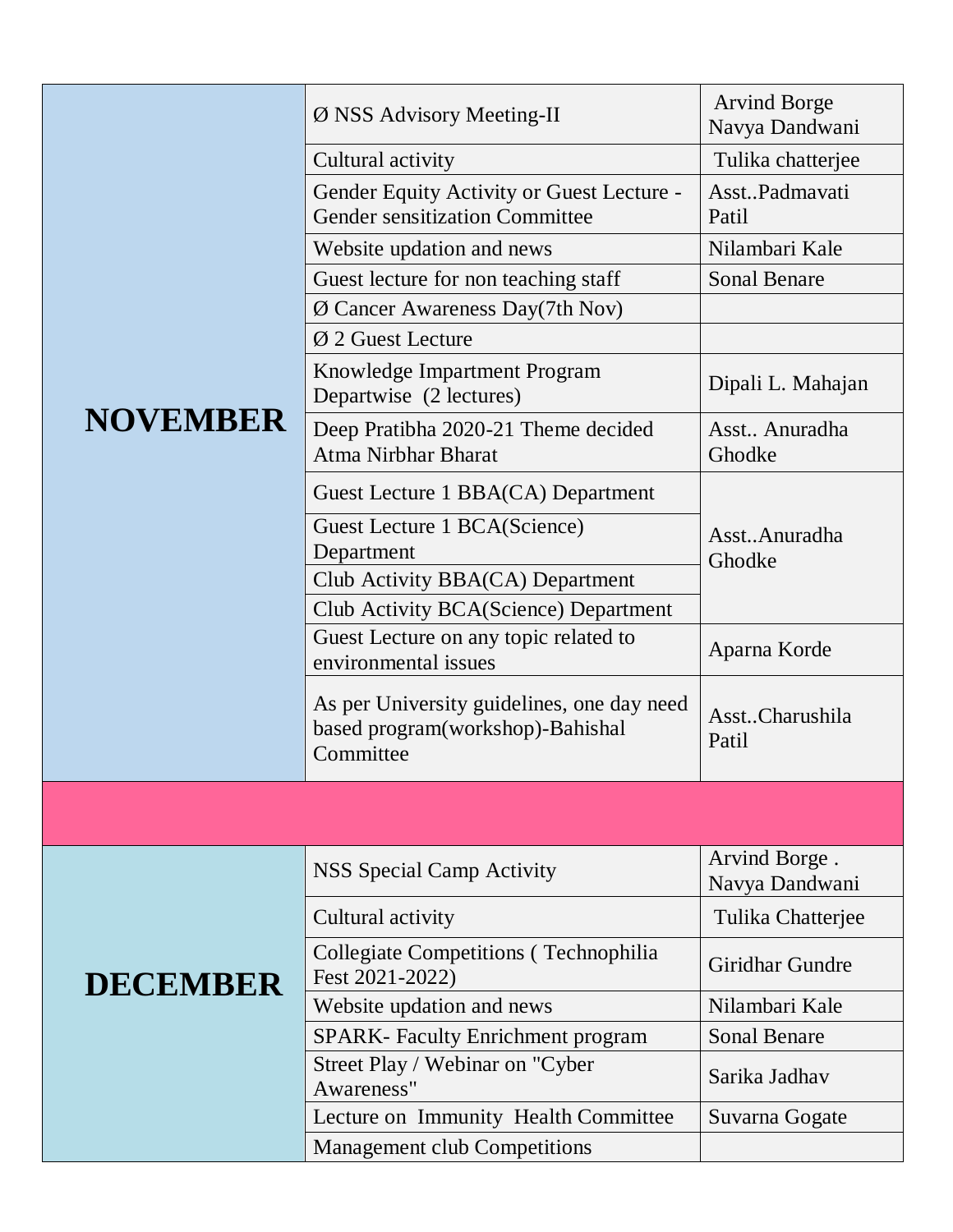|                 | Be A Leader - 11th Dec 2021                                                                                                                                                             |                                                  |
|-----------------|-----------------------------------------------------------------------------------------------------------------------------------------------------------------------------------------|--------------------------------------------------|
|                 | Business Model - 18th Dec 2021                                                                                                                                                          |                                                  |
|                 | <b>Poster Making Competition-18th Dec</b><br>2021                                                                                                                                       |                                                  |
|                 | Management Poem Competition-18th Dec<br>2021                                                                                                                                            | Dr. Aparna                                       |
|                 | Debate competition - 20 Dec 2021                                                                                                                                                        | Deshmukh                                         |
|                 | Management Game 25 Dec 2021                                                                                                                                                             |                                                  |
|                 | 1.Lagori                                                                                                                                                                                |                                                  |
|                 | 2. Tough of War                                                                                                                                                                         |                                                  |
|                 | 3. Dead Lifting                                                                                                                                                                         |                                                  |
|                 | Alumni Association: 4 th Dec 2021-The<br>Knowledge Impart Programme<br>by Mr. Niranjan Kale, Pune Shared his<br>knowledge on "Bridge the Gap"<br>between Fresher and Corporate Fresher" | Dipali L. Mahajan                                |
| <b>DECEMBER</b> | <b>Internal Evaluation for even semesters</b><br>(Assessment I & II)                                                                                                                    |                                                  |
|                 | Any other work as per the guidelines<br>issued by the SPPU by examination<br>circulars.                                                                                                 | Dr. Shruti Ganpule,<br>Examination               |
|                 | Printing & distribution of marks sheets as<br>and when provided by the SPPU for ODD<br>semesters                                                                                        | Committee                                        |
|                 | Health Awareness Lecture by health<br>committee                                                                                                                                         |                                                  |
|                 | Departmental Competitions BBA(CA)                                                                                                                                                       | Suvarna Gogate                                   |
|                 | Departmental Competitions BCA(Science)                                                                                                                                                  |                                                  |
|                 | <b>Intercollegiate Competition</b>                                                                                                                                                      | Department<br>Competitions<br><b>BBA(CA)</b>     |
|                 | <b>Intercollegiate Competition</b>                                                                                                                                                      |                                                  |
|                 | Guest Lecture Series BBA(CA)                                                                                                                                                            |                                                  |
|                 | <b>Guest Lecture Series BCA(Science)</b>                                                                                                                                                |                                                  |
|                 | <b>Research Paper Presentation Competition</b><br>for students                                                                                                                          |                                                  |
|                 | 04 Dec 2021 - Elocution Competition on<br>Relevance of Constitution in current times                                                                                                    | Dr. Yogesh Jorapur,<br><b>Research Committee</b> |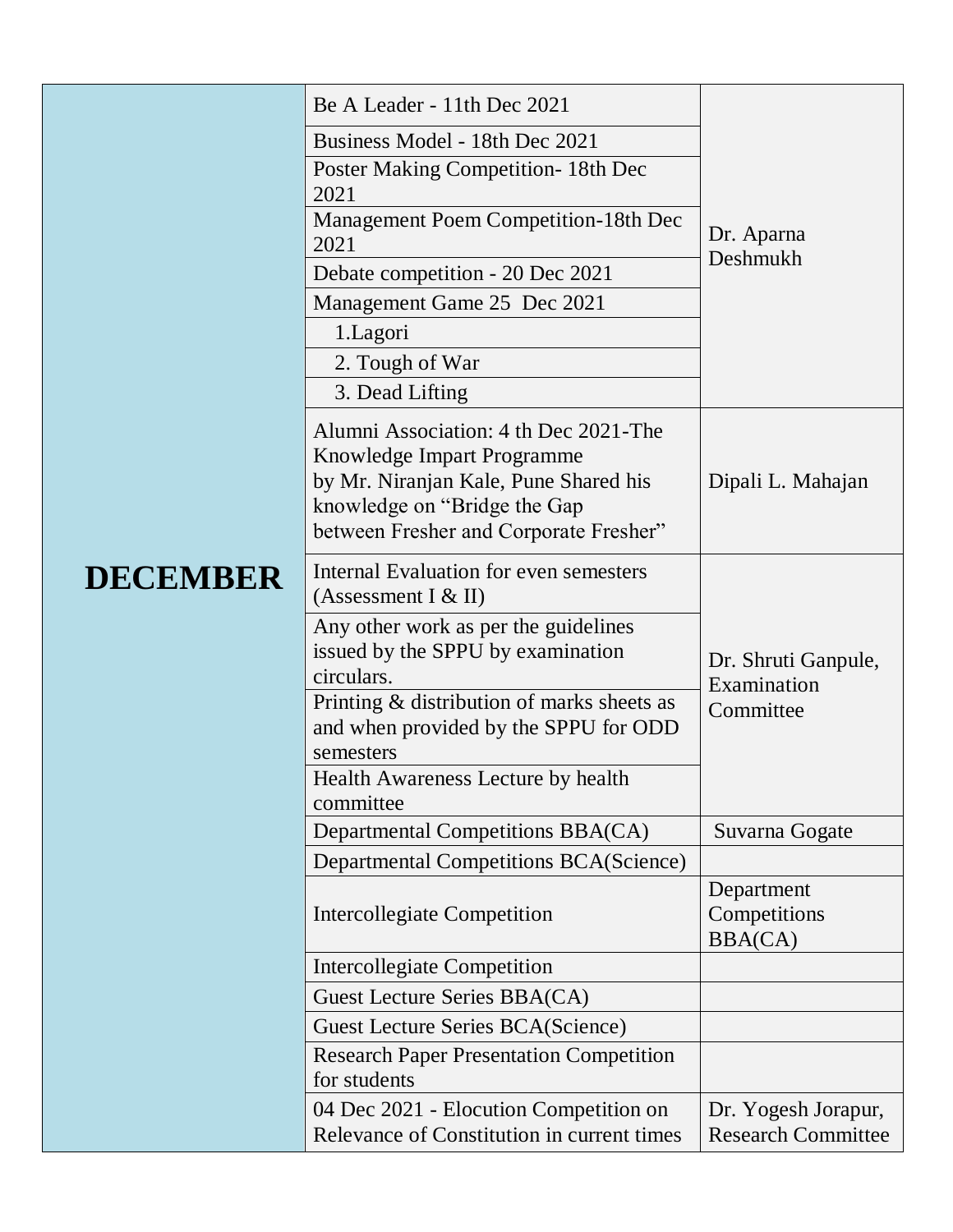|                 | 11 Dec 2021 - Practical Moot Court<br>18 Dec 2021 - Breaking Gender<br>Stereotypes - Interdepartmental Elocution                           | Commerce<br>Association & its<br>team<br>Commerce |
|-----------------|--------------------------------------------------------------------------------------------------------------------------------------------|---------------------------------------------------|
|                 | and Poster Presentation Competition in<br>association with Gender Sensitivity<br>activity                                                  | Association & its<br>team                         |
| <b>DECEMBER</b> | 24 Dec 2021 - Essay Writing Competition<br>Individual SWOC analysis of students<br>Comm Puzzle to gain insights about<br>Commerce concepts | Commerce<br>Association & its<br>team             |
|                 | 23 and 24 December<br>TECHNOPHILIA2021-22 Collegiate<br>Competition                                                                        | Giridhar Gundre                                   |
|                 | 30 Dec 2021 - Corporate Walk.                                                                                                              | Commerce<br>Association & its<br>team             |
|                 | 31 Dec 2021 - Talent Hunt Show                                                                                                             |                                                   |
|                 |                                                                                                                                            |                                                   |
|                 | As per University guidelines, one day<br>workshop - Bahishal Committee                                                                     | Charushila Patil                                  |
|                 | Earn and learn scheme started                                                                                                              | sonali bhusare                                    |
|                 | <b>NSS Advisory Meeting</b>                                                                                                                | Arvind Borge.<br>Navya Dandwani                   |
|                 | <b>NSS Regular Activity</b>                                                                                                                | Arvind Borge.<br>Navya Dandwani                   |
| <b>JANUARY</b>  |                                                                                                                                            |                                                   |
|                 | Lokshahi pandharwada                                                                                                                       | sonali bhusare                                    |
|                 | Cultural activity                                                                                                                          | Tulika Chatterjee                                 |
|                 | Awareness Activity or workshop on<br>Sexual Harassment - Anti Sexual<br>Harassment committee                                               | Padmavati Patil                                   |
|                 | Fun at work- New Year Celebration                                                                                                          | <b>Sonal Benare</b>                               |
|                 | Inter Collegiate Competitions (Brain O<br>Fest 2021-2022)                                                                                  | Giridhar Gundre                                   |
|                 | Website updation and news                                                                                                                  | Nilambari Kale                                    |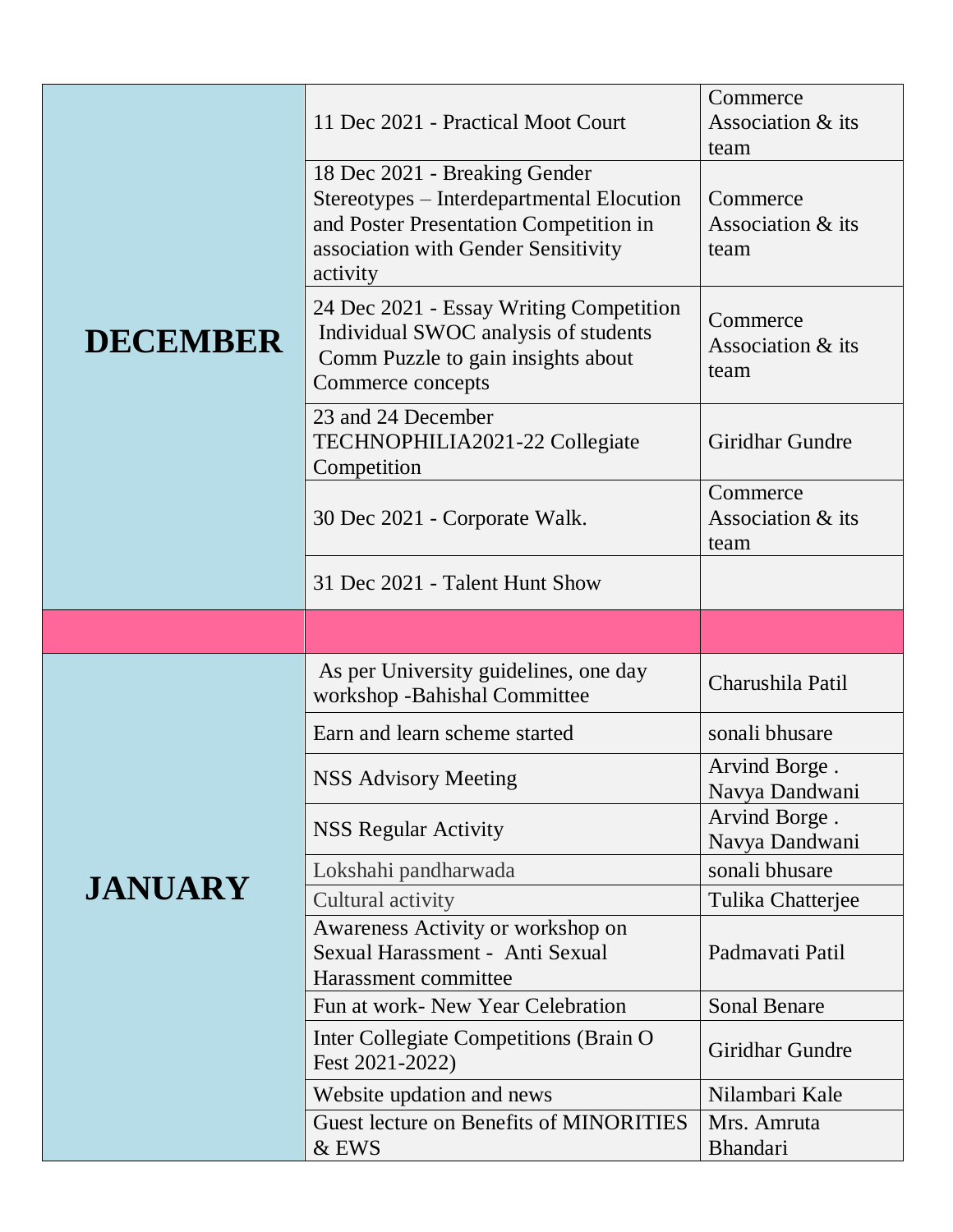|                | Talent Hunt -5 January 2022                                                                                     |                                                                                  |
|----------------|-----------------------------------------------------------------------------------------------------------------|----------------------------------------------------------------------------------|
|                | <b>Feedback Collection From Students</b><br>regarding Teachers, Course, College(PG<br>Students)(Sem1)           | Tripti Mahabare                                                                  |
|                | Health Awareness Lecture by health<br>committee                                                                 |                                                                                  |
|                | Guest Lecture 1 BBA(CA) Department                                                                              | Suvarna Gogate                                                                   |
|                | Guest Lecture 1 BCA(Science)                                                                                    |                                                                                  |
|                | Department                                                                                                      |                                                                                  |
|                | Parents Meet / Open Day                                                                                         | Mrs. Sarika Jadhav                                                               |
|                | Club Activity BBA(CA) Department                                                                                | Suvarna Gogate                                                                   |
| <b>JANUARY</b> | 15 <sup>th</sup> January 2022 Alumni Meet:                                                                      | Mrs. Dipali L.<br>Mahajan                                                        |
|                | "Matdar Divas" celebration by organizing<br><b>Slogan and Essay Competition</b>                                 | 25th Jan 2022<br><b>Students</b><br>Development<br>Committee                     |
|                | Republic Day program                                                                                            | <b>Physical Education</b><br>and Sports<br>Department,<br>Dr. Anand B.<br>Lunkad |
|                | Knowledge Impartment Program<br>Department wise (2 lectures)                                                    | Dipali L. Mahajan                                                                |
|                |                                                                                                                 |                                                                                  |
| FEBRUARY       | Audit of SPPU sponsored<br>workshops/seminars procedure will be<br>completed by alloted Departments             | <b>Physical Education</b><br>and Sports<br>Department,                           |
|                | Yoga + Zumba Activity                                                                                           | Dr. Anand B.<br>Lunkad                                                           |
|                | No Vehicle Day                                                                                                  | Aparna Korde                                                                     |
|                | <b>NSS Regular Activity</b>                                                                                     | Arvind Borge.<br>Navya Dandwani                                                  |
|                | workshop on National science day-<br>department of science in association with<br>science association committee | Dr. Nisha<br>Choudhari/Dr.<br>Rajeshri Nanavare                                  |
|                | Matrubhasha diwas                                                                                               | sonali Bhusare                                                                   |
|                | <b>Cultural Activity</b>                                                                                        | Tulika Chatterjee                                                                |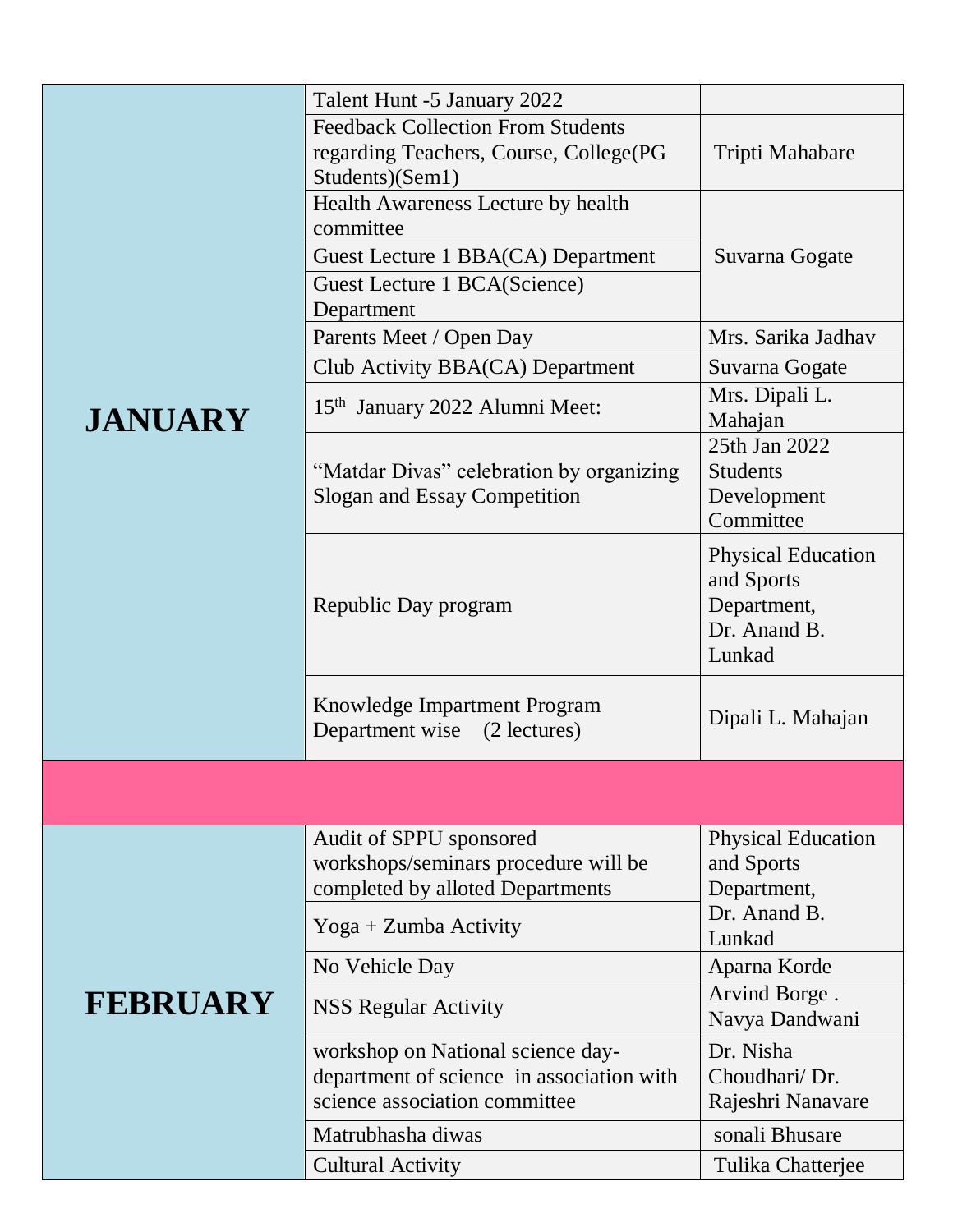|                 | Website updation and news                                                                                                                                                                     | Nilambari Kale                                                                   |
|-----------------|-----------------------------------------------------------------------------------------------------------------------------------------------------------------------------------------------|----------------------------------------------------------------------------------|
| <b>FEBRUARY</b> | Implementation of circulars as and when<br>issued by the SPPU                                                                                                                                 | Dr. Shruti Ganpule,<br>Examination<br>committee                                  |
|                 | Knowledge Impartment Program<br>Departwise (2 lectures)                                                                                                                                       | Dipali L. Mahajan                                                                |
|                 | Alumni Meet 2                                                                                                                                                                                 |                                                                                  |
|                 | Guest Lecture 1 BBA(CA) Department                                                                                                                                                            |                                                                                  |
|                 | Guest Lecture 1 BCA(Science)<br>Department                                                                                                                                                    | Suvarna Gogate                                                                   |
|                 | Poster making Competition on the theme<br>"EQUALITY" by Anti Discrimination<br>Committee                                                                                                      | Chandrakant<br>Sonawane                                                          |
|                 | Guest Lecture on "Corporate social<br>responsibility and its performance with<br>reference to Blue Chip<br>Companies"(Bahishal Committee)                                                     | Charushila Patil                                                                 |
|                 | <b>Annual Sports Week</b>                                                                                                                                                                     | Dr. Anand B.<br>Lunkad                                                           |
|                 | <b>Book Review Contest 10 Feb 2022</b>                                                                                                                                                        | Giridhar Gundre                                                                  |
|                 | Celebrating Savitri Mahotsav in the<br>remembrance of great Savitribai Phule by<br>organizing lecture on various aspects of<br>her life as an Indian social reformer,<br>educationalist, poet | 22 feb 2022 Students<br>Development<br>Committee                                 |
|                 | One day workshop on Nirbhya Kanya<br>Abhiyan - Self defense technique                                                                                                                         | 15 <sup>th</sup> feb 2022<br><b>Students</b><br>Development<br>Committee         |
|                 |                                                                                                                                                                                               |                                                                                  |
| <b>MARCH</b>    | <b>Fitness Test and Lecture</b>                                                                                                                                                               | <b>Physical Education</b><br>and Sports<br>Department,<br>Dr. Anand B.<br>Lunkad |
|                 | Website updation and news                                                                                                                                                                     | Nilambari Kale                                                                   |
|                 | FDP for teaching and non Teaching staff                                                                                                                                                       | <b>Sonal Benare</b>                                                              |
|                 | Webinar on "Suiside awreness Program"<br>organised for parents                                                                                                                                | Sarika Jadhav                                                                    |